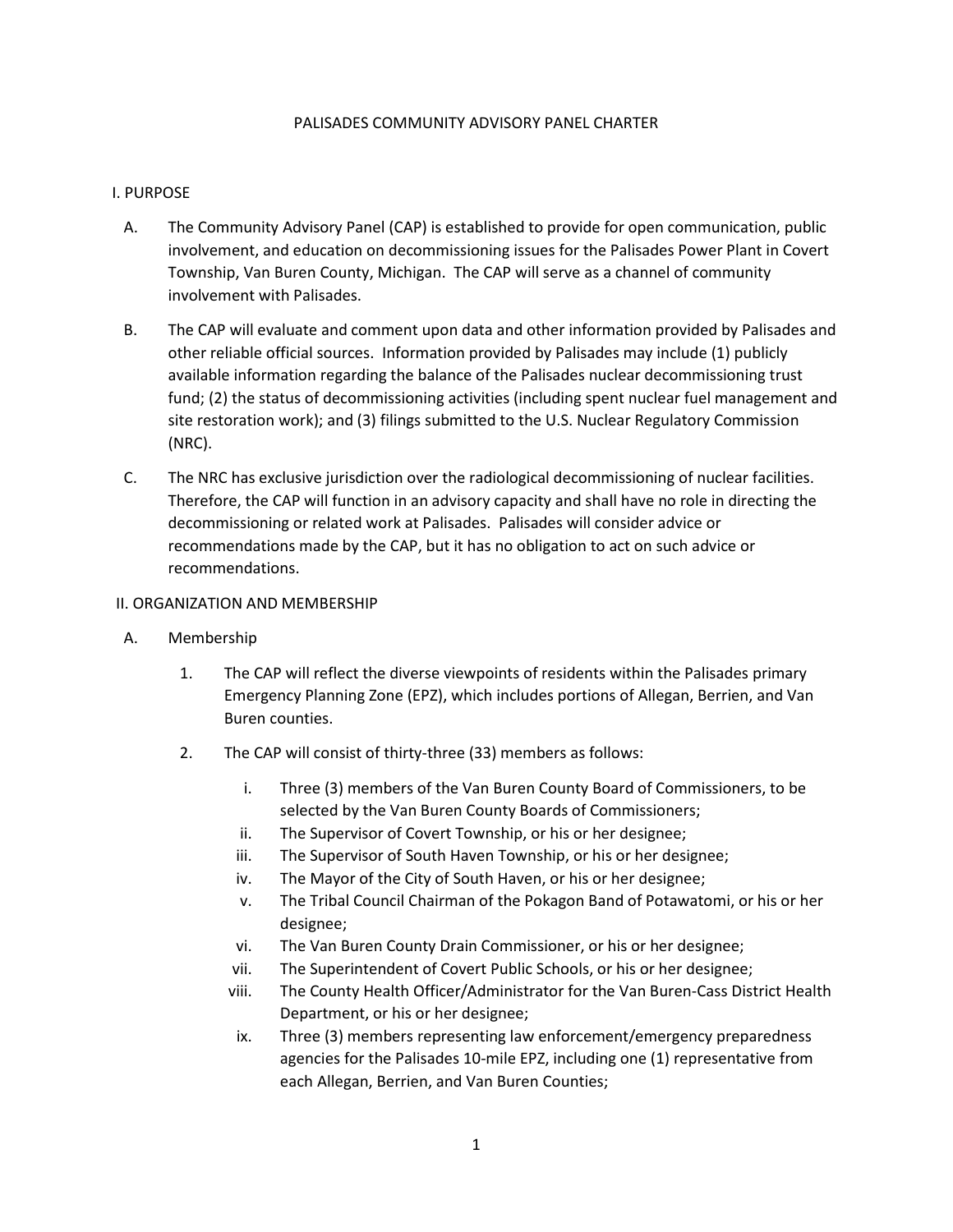- x. One (1) representative of the Michigan Department of Environment, Great Lakes, and Energy – Radiological Emergency Preparedness Unit;
- xi. One (1) representative of the Michigan Department of Natural Resources Saugatuck Dunes and Van Buren State Park;
- xii. One (1) representative of the Michigan Public Service Commission;
- xiii. One (1) representative of the Utility Workers Union of America (UWUA) who is a present employee at Palisades;
- xiv. One (1) representative of the United Government Security Officers of America (UGSOA) who is a present employee at Palisades;
- xv. One (1) representative of the Laborers International Union of North America (LiUNA), to be selected by the Business Manager of the Local 355;
- xvi. Two (2) representatives of the licensee and owner of Palisades;
- xvii. One (1) representatives from a Southwest Michigan-based conservation/environmental organizations, to be selected by the Van Buren County Board of Commissioners;
- xviii. One (1) representative of the Southwest Michigan based planning commission, to be selected by the Van Buren County Board of Commissioners;
- xix. Two (2) representatives organizations representing the local business community, to be selected by the Van Buren County Board of Commissioners;
- xx. Seven (7) citizen representatives, from Covert Township, South Haven Township, the City of South Haven, Lake Michigan Homeowners Association, and the County-At-Large to be selected by the Van Buren County Boards of Commissioners.
- 3. For the members identified in paragraphs (i) through (viii), above, membership on the CAP extends to them for the duration of their time serving in their official position. Membership on the CAP is conferred on the basis of their election or appointment to the position listed and not to any of them in their individual or personal capacity. Where, as stated, said membership may be delegated, assigned, or otherwise transferred to another person.
- 4. For the members identified in paragraphs (ix) through (xvi), above, membership on the CAP shall be conferred by the organization named, with the understanding that a CAP member(s) so appointed should serve on the panel for at least two (2) years.
- 5. For the members identified in paragraphs (xvii) through (xx), above, membership on the CAP shall be for a minimum two (2) year term. Said membership cannot be delegated, assigned, or transferred to another person.
- 6. Termination of membership will automatically occur in the event that three (3) consecutive CAP meetings have been missed without prior notification to and approval by the Chairperson.
- 7. Membership shall be resigned by writing to the Chairperson of the CAP. The Chairperson shall immediately forward a copy of such resignation letter to the Palisades Government Affairs Department and the represented body.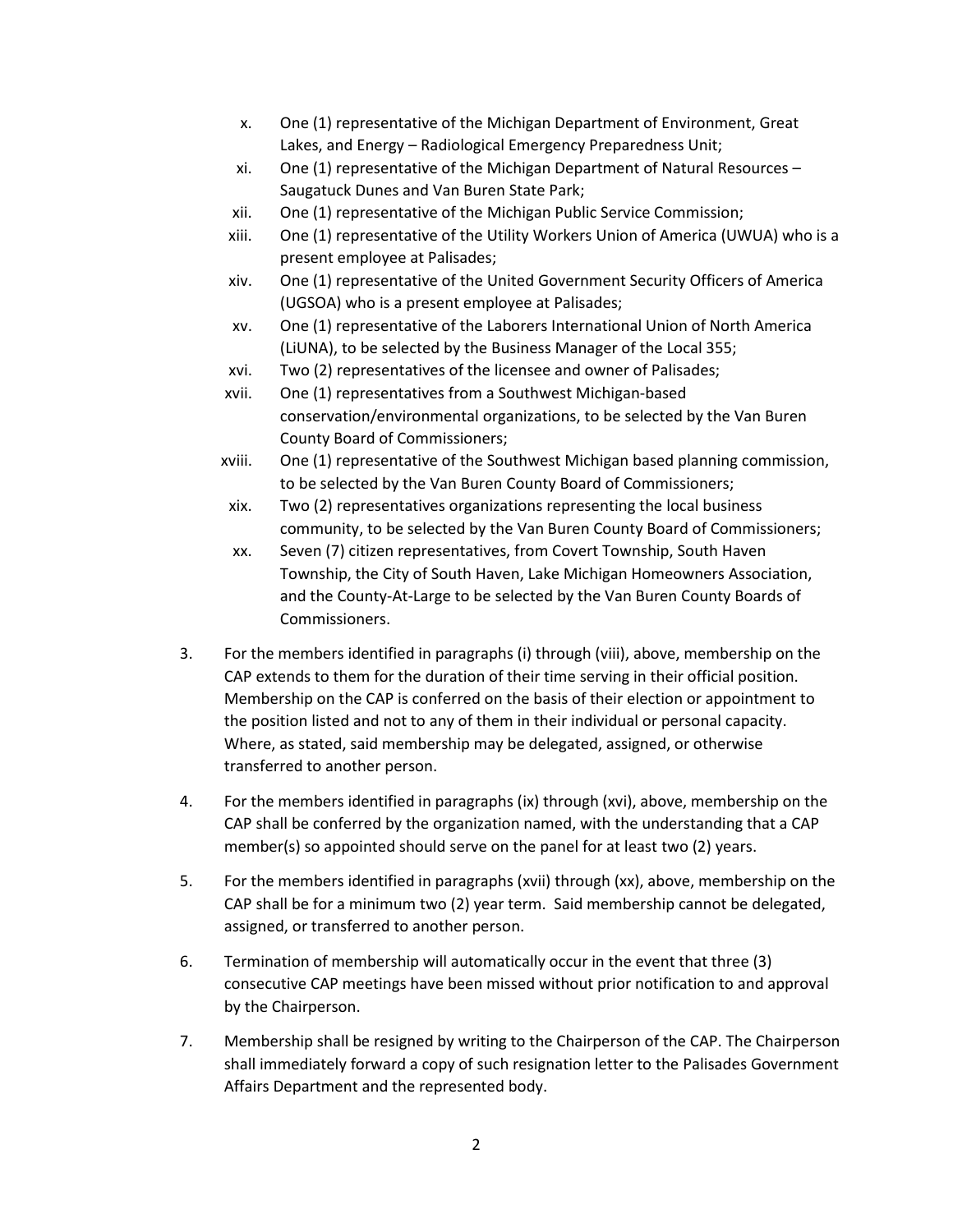- 8. Member vacancies will be filled by the same way they were originally filled. All vacancies must be filled consistent with the criteria for membership stated above. The term of a member filling a vacancy will end at the same time as it would have for the member being replaced. Vacancies created by the expiration of a member's term will be filled as stated in this section.
- B. OFFICERS A Chairperson and Vice-Chairperson shall be selected by the Van Buren County of Board of Commissioners.
- C. COMMITTEES Committees, sub-committees, or similar working groups may be designated by the Chairperson as needed to carry out the work of the CAP. Such committees, subcommittees, or working groups serve at the discretion of the Chairperson.
- D. DUTIES
	- 1. Chairperson shall perform the following duties:
		- i. Call meetings of the CAP.
		- ii. Prepare and/or approve agenda for meetings.
		- iii. Preside at CAP meetings.
		- iv. Appoint Secretary of CAP and provide for the keeping of meeting minutes in the Secretary's absence.
		- v. Certify the accuracy of meeting minutes after approval by CAP membership.
		- vi. Submit to the Palisades Government Affairs Department all recommendations adopted by the CAP.
		- vii. Forward member resignation letters to the Palisades Government Affairs Department and the selecting body.
	- 2. Vice-Chairperson shall perform all the duties of the Chairperson in his/ her absence.
	- 3. Secretary shall perform the following duties:
		- i. Keep minutes of all CAP meetings including a record of members present and a complete and accurate description of matters discussed, and conclusions reached.
		- ii. Provide the originals of all CAP records to the Palisades Government Affairs Department for retention and public inspection.
		- iii. Work with Palisades to ensure the smooth flow of information to the CAP and public.

# III. MEETINGS

- A. Frequency The CAP will meet on an as-needed basis, but no more than four (4) times per calendar year or as called by the Chairperson.
- B. Open Meetings All CAP meetings will be open to the public.
	- 1. All meetings will have a public comment period.